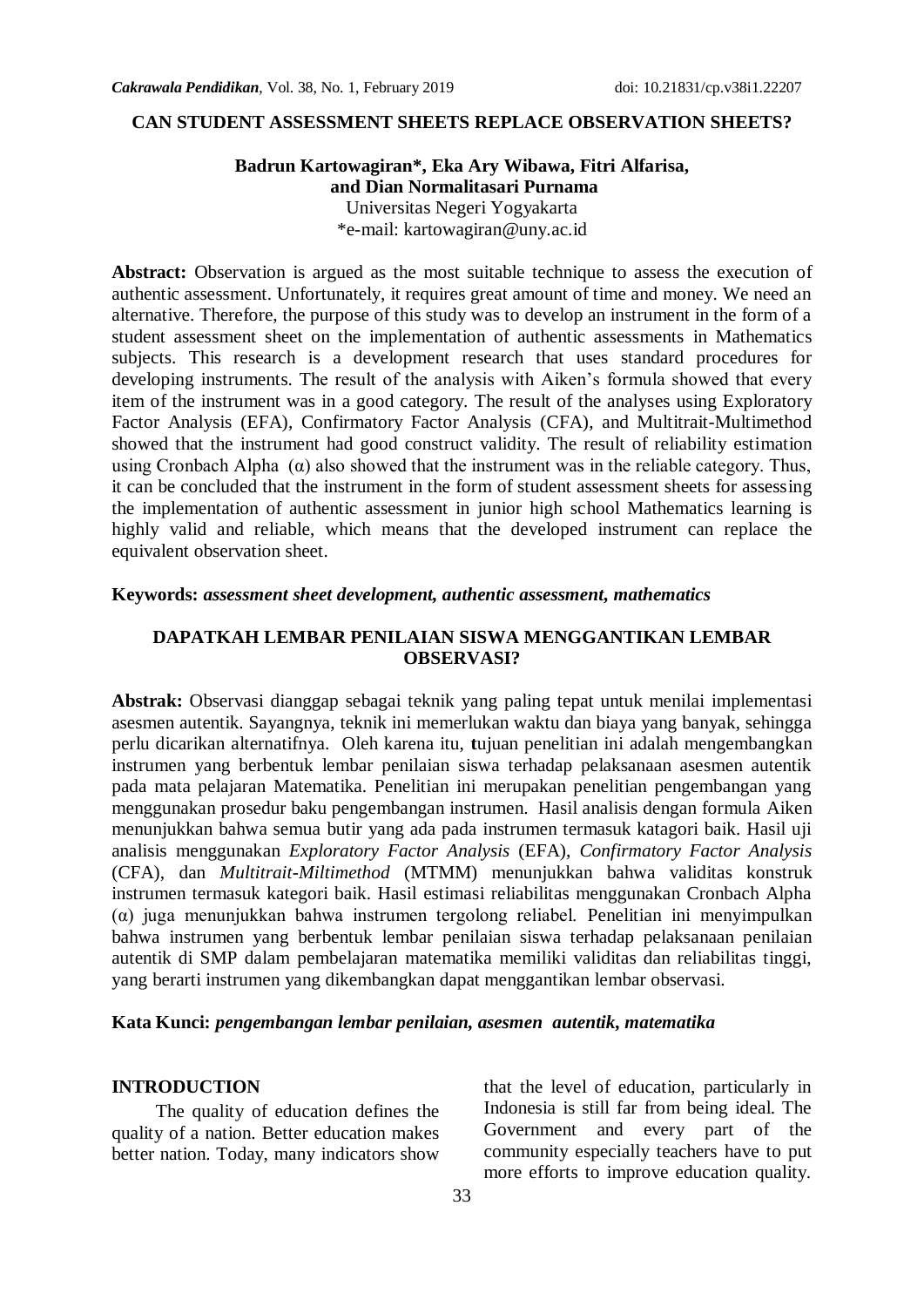Teachers should stand on the frontline in the effort to make education better. They are essential factors in such an effort. Barber & Mourshed (2012) state that highperforming teachers and headmasters are the starting point of high-achieving students. Furthermore, Barber and Mourshed state that *"student placed with high performing teachers will progress three times as fast as those placed with low performing teachers".*

Sallis (2002:150) writes that there are ten indicators that define schools' quality and the following is the value of each indicator: (1) access 5%, (2) available services for customers 5%, (3) leadership 15%, (4) physical environment and resources 5%, (5) teaching-learning process 20%, (6) students 15%, (7) staff 15%, (8) external connection 5%, (9) organization 5%, and standards 10%. High-performing human resource working with adequate resources and following correct processes gives a high-performing result. But highperforming human resources following incorrect process –even with abundant resources– will not be able to give optimum result (Massy, 1997: 249). This means that improving the learning process of a school is an essential part of the effort to improve schools" quality; better learning process means better school.

In the effort to improve the quality of the learning process, teachers have many options. One of them is to develop better learning quality assessment. This is just natural. Diranna, Osmundson, [Topps,](https://www.wested.org/personnel/jo-topps/) Barakos, Gearhart, [Cerwin,](https://www.wested.org/personnel/karen-cerwin/) …, Strang (2008) states that instructional goals, teaching models and assessment techniques are linked to one another. For example, if producing graduates with strong characters is the instructional goal, the teaching process shall include trainings and activities that build students" characters and the assessment shall include assessment and description of students' characters.

In line with the above description, Reeves (2010) states that assessment processes and material mastery– which are included in teaching strategies– are two substantial components in teaching processes. Furthermore Reeves (2010) states that in order to improve the quality of teaching through assessment, teachers must: (1) identify the essential components of the syllabus, (2) develop the performance assessment system (including formulating essays) with rubrics, (3) conduct examination with essay-based content, (4) evaluate the result of the examination using previously prepared rubrics, and (5) review the result of the examination upon evaluating them, including reviewing the competencies that have not been mastered by the students. In the next step, those competencies will serve as the basis for formulating the remedial program. In such a manner, the students have second opportunity to master those competencies.

There are two types of assessments: (1) assessment as a means of improving the capability of teachers in delivering lessons or assessment for learning (AfL) and (2) assessment as a means of improving the capability of students in receiving lessons or assessment as learning (AaL). Both types are the preparatory steps before conducting assessment on the result of the study or assessment of learning (AoL) (Arends & Kilcher, 2010). In principle, assessment must be able to drive teachers to deliver lessons better and also to encourage students to put more effort in their study.

Authentic assessment is the only assessment model that fulfills the abovementioned principles. It uses the technique of triangulation and triangulation of the source of information and covers all phases of teaching (input, processing, and result). In line with the above argument, the Indonesian Regulation of the Minister of the Education and Culture Number 66 Year 2013 on Assessment Standards states that authentic assessment is a comprehensive assessment method that assesses every teaching phase: input*,* processing, and output. This method of assessment is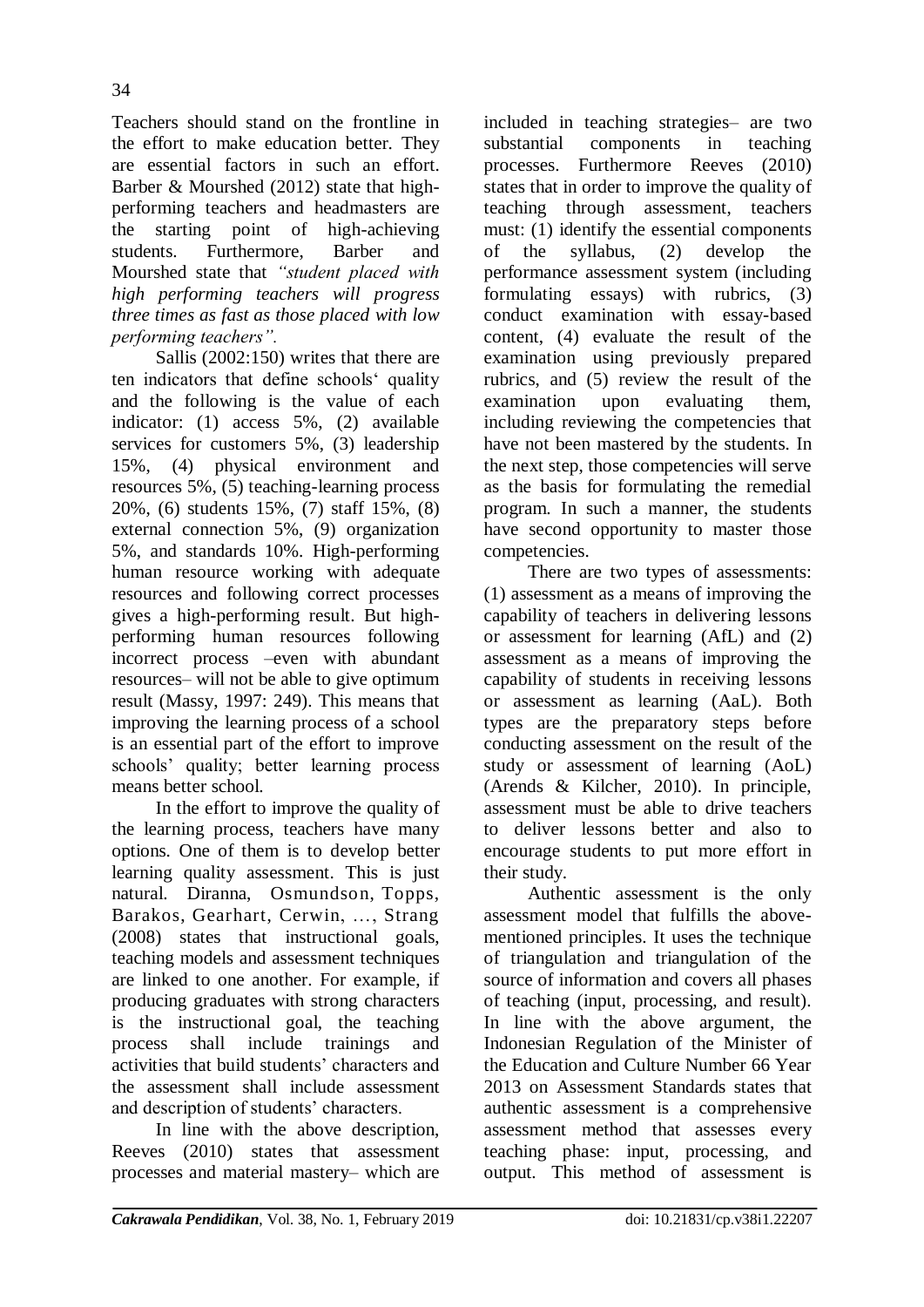deemed to be comprehensive because it covers assessment on the area of knowledge, skills, and spiritual and social attitude. Frey & Schmitt (2007) argue that authentic assessment aims at measuring the capability of responding to given tasks or tests – which are formulated based on everyday real life problems. Gulikers, Bastiaens, & Kirschner (2004) add that authentic tasks incorporate knowledge, skills, and attitude aspects.

Still in connection with authentic assessment, Tombari & Borich (1999) state that authentic learning and authentic assessment are identification processes on individuals" knowledge, ideas, problemsolving capabilities, social skills and attitude in their daily interaction in their communities, work places and advanced courses. An authentic process assesses every material taught and practiced in the classroom and requires students to apply their skills, knowledge and ability to process things as they are practiced by adults in work place, presented in classroom activities and work book and required in real life. Moreover, Tombari & Borich (1999) mention some characteristics of authentic assessment as follows. (1) It assesses materials taught and practiced in the classroom. (2) It provides real-lifebased task as a part of assessment process. (3) It is done continuously. (4) It has standards or criteria. (5) Its assessment condition is the same as that of real-world conditions. (6) It directly assesses students" performance when they are following training or in the process of solving problems.

Authentic teaching and authentic assessment are designed to produce better experience for students, so that they have better performance. Students perform better when they are offered with opportunities to demonstrate what they do and every time they get opportunity will be followed by specific performance improvement. Typical performance exists in the situation of assessment when students are provided with an opportunity to demonstrate the result of their study with the assumption that they give their best.

Vu & Alba (2014) state that conventionally, assessment is considered authentic when the tasks are real-to-life or have real-life value. Wiggins (1998) states that in order to be authentic, assessment has to be realistic; it requires judgment and innovation, and *"*asks the student to "do" the subject, that is, to go through the procedures that are typical to the discipline under study"; is conducted in the context mirroring situations in which the skills are best performed; requires students to demonstrate various skills related to complex problems, including decisionmaking situation; and provides feedback, trainings and second opportunity to solve problem at hand. Some elements of authentic assessment aim not only at assessing competencies, but also at helping students prepare themselves to handle professional world in the future (Raymond, Homer, Smith, & Gray, 2012).

In line with the argument of most experts' in the field, this research defines authentic assessment as real, unpretentious assessment that continuously and sustainably assesses teaching input, process and output covering assessment on knowledge, skills, spiritual and social attitude. This means that full development of the students is only possible when teaching process includes assessment that is authentic. Furthermore, information concerning the authentic assessment implementation in learning processes can be collected through observation. Kartowagiran & Jaedun (2016) showed that observation regarding authentic assessment was replaceable with evaluation on authentic assessment implementation by students.

The challenge is the availability of an instrument in the form of student assessment sheets as a medium for students to assess the implementation of authentic assessment. That is exactly why this research is initiated. Therefore, the purpose of this study was to develop an instrument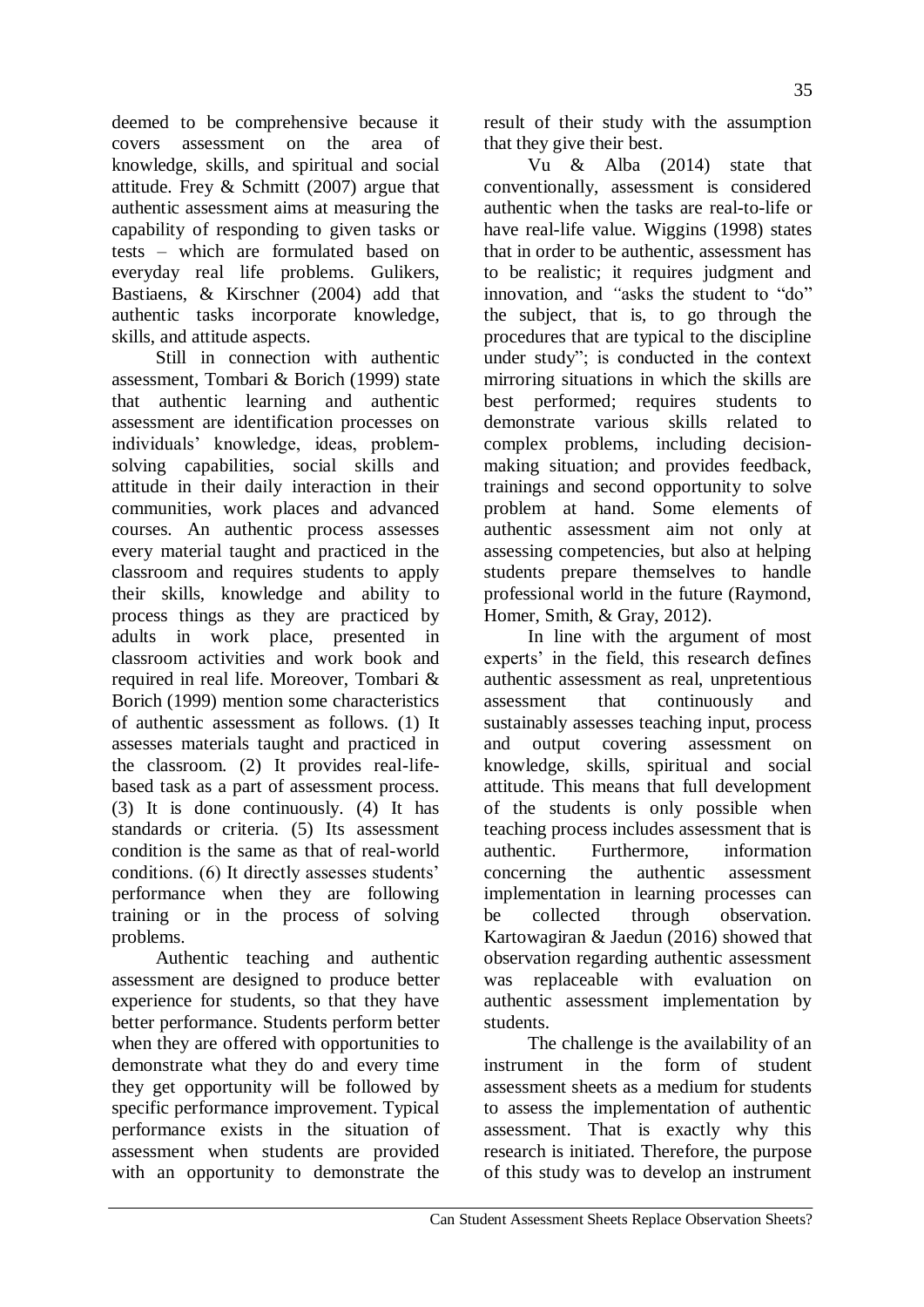in the form of a student assessment sheet on the implementation of authentic assessments on Mathematics subjects. This instrument is expected to replace an equivalent observation sheet.

# **METHOD**

This research is a development research that uses standard procedures for developing instruments which were<br>nublished by AFRA (2014). The published by  $AERA$  (2014). procedures are: (1) reviewing theories, (2) developing outline, (3) putting down instrument items, (4) conducting theoretical analysis on instrument items and revision, (5) testing the instrument content validity using expert judgment and then measuring content validity index (V) using Aiken's formula (Aiken, 1985), (6) conducting instrument readability test and revision, (7) conducting the first trial and then instrument construct validity evidentiary test using the Exploratory Factor Analysis (EFA) technique, (8) conducting second trial and then confirming instrument construct validity using the Confirmatory Factor Analysis (CFA) technique, (9) estimating reliability using Cronbach Alpha technique*,* and (10) determining the construct validity using *multitraitmultimethod* by correlating the data on the evaluation by students and the researcher observation data on the implementation of authentic assessment in the teaching of junior high school mathematics

The assessment grid and items were written by the first author, and analysed theoretically by three co-authors. The result of the theoretical analysis was used to revise the instrument. Furthermore, the validation of the content of the instrument was conducted by assessing the suitability of the instrument items with the indicators by five experts – three experts in educational research and evaluation and two experts in mathematics education. The items which were not very suitable with the indicators was given a score of one and the most suitable was given a score of five. The

data obtained from the five experts were analysed using the Aiken Formula to determine the V value. The items with the V value lower than the critical V value according to the Aiken Table had to be deleted.

The instrument which already had good content validity was tried out to five students who were going to apply the instrument, in order to get the information about its readability or in order to know the statements which could not be understood by the users. After the instrument was revised based on the result of the readability test, the first trial was conducted to 90 junior high school students. The data on the first trial were analysed using the EFA to show the construct validity of the instrument; the item with the loading factor of less than 0.3 had to be omitted (Hair, Ringle, Hult, & Sarstedt, 2014). Furthermore, the second trial was conducted to 150 junior high school students, and the data obtained were analysed using the CFA technique in order to confirm the construct validity of the instrument. The final stage was to measure the construct validity of the instrument using the MTM technique, by correlating the student evaluation data and researcher observation data on the implementation of authentic assessment in the teaching of junior high school mathematics. When the correlation coefficient was higher than 0.8, the student evaluation sheet could replace the observation sheet (Grewal, Cote, & Baumgartner, 2004).

# **FINDINGS AND DISCUSSION Findings**

The result of this research is an instrument in the form of student assessment sheets on the implementation of authentic assessment in mathematics subject. The instrument was developed based on four components: attitude, skill, knowledge, and teachers' discipline in implementing authentic assessment principles. The discipline in implementing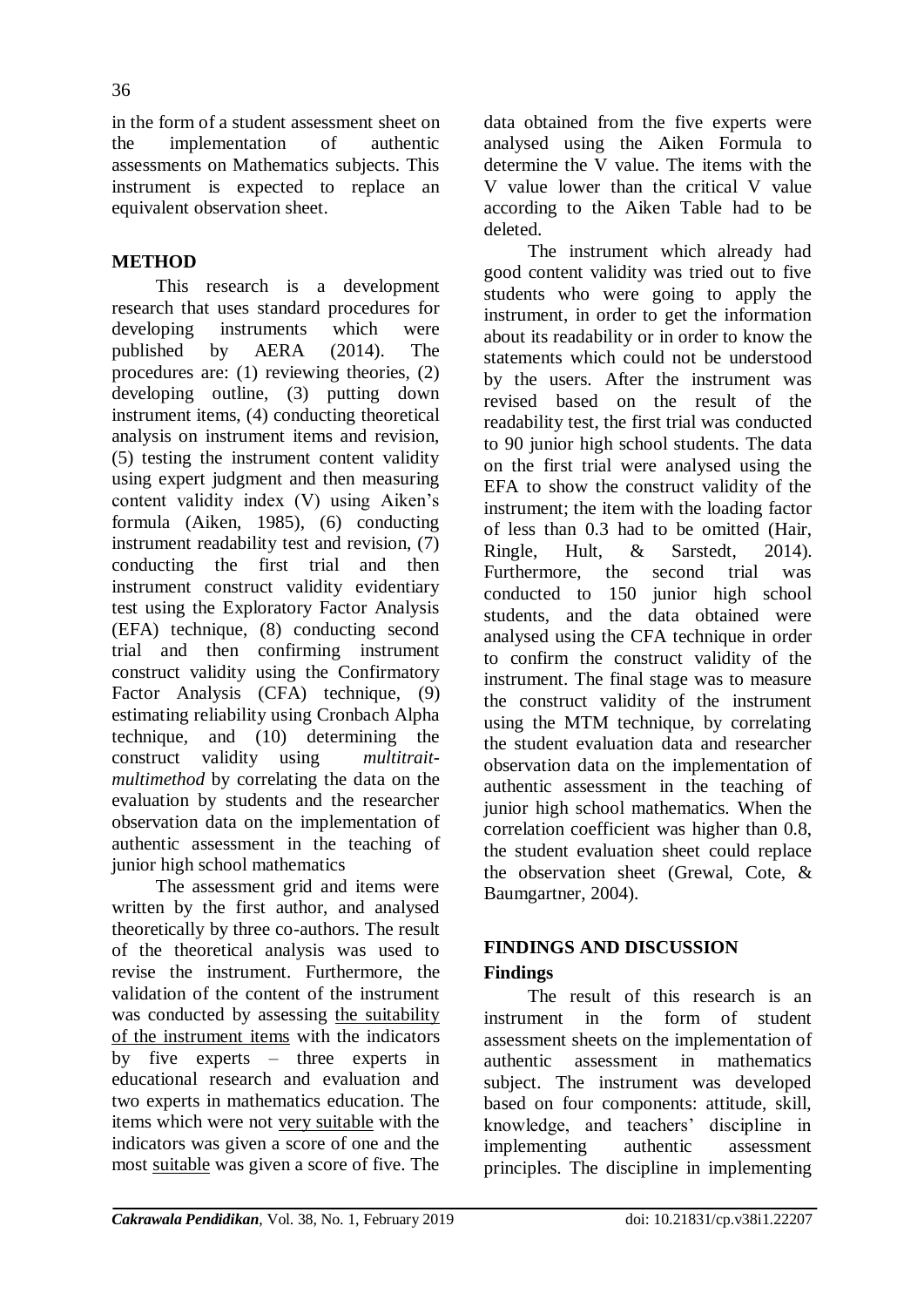authentic assessment in this research consists of three principles: the assessment has to be realistic, it has to assess HOTS (Higher Order of Thinking Skills), and it has to be sustainable. The instrument grid can be seen in Table 1.

**Table 1. Student Assessment Sheet on the implementation of Authentic Assessment** 

|              | No. Indicators       | <b>Item Number</b> |
|--------------|----------------------|--------------------|
| $\mathbf{1}$ | Attitude assessment  | 1,2,3              |
| 2.           | Skill assessment     | 4,5,6              |
| 3.           | Knowledge            | 7, 8, 9, 10        |
|              | assessment           |                    |
| 4.           | Discipline authentic | 11, 12, 13, 14,    |
|              | assessment           |                    |

Initially, the instrument in the form of student assessment sheets to evaluate the implementation of authentic assessment in mathematics teaching consisted of 15 items. The next was readability test and revision which then followed with review from the experts. The result of the review was then computed using the Aiken Formula. According to Aiken (1985), when the number of raters is five, the number of choices is also five, so that the minimum V

value is 0.80. The result of the analysis using the Aiken Formula showed that items 3, 7, and 13 were in the poor category with 0.73 content validity index (V) and the rest of the items were in the good category. The good items were items 2 and 5 with the V value of 0.80; items 8, 14, and 15 with the V value of 0.87; and items 1, 4, 6, 9, 10. 11, and 12 with the V value of 0.93. The distribution of the valid items resulted from the calculation using the Aiken Formula can be seen in Table 2.

Table 2 shows that after the omission of the items which were not valid, the instrument consisted of only 12 items. Later, the instrument was tried out at the first stage to 90 grade 11 students of 15 junior high schools in Yogyakarta Special Region, who took Mathematics. The data from the first trial were analysed using the EFA technique and the result showed that Kaiser-Meyer-Olkin Measure of Sampling Adequacy (KMO) was at 0.743. Every item had anti-image coefficient is greater than 0.5, which means that it satisfied the requirement for the factor analysis.

| <b>Factor</b>              | Number of<br><b>Item</b> | Index of<br><b>Aiken V</b> | <b>Information</b> | <b>Number of New</b><br><b>Items</b> |
|----------------------------|--------------------------|----------------------------|--------------------|--------------------------------------|
| Discipline in Implementing | Item 1                   | 0.93                       | Valid              |                                      |
| Authentic Assessment       | Item 2                   | 0.80                       | Valid              | $\overline{2}$                       |
|                            | Item 3                   | 0.73                       | Not Valid          |                                      |
|                            | Item 4                   | 0.93                       | Valid              | 3                                    |
| Knowledge                  | Item 5                   | 0.80                       | Valid              | 4                                    |
|                            | Item 6                   | 0.93                       | Valid              | 5                                    |
|                            | Item 7                   | 0.73                       | Not Valid          |                                      |
|                            | Item 8                   | 0.87                       | Valid              | 6                                    |
| Attitude                   | Item 9                   | 0.93                       | Valid              | 7                                    |
|                            | Item $10$                | 0.93                       | Valid              | 8                                    |
|                            | Item 11                  | 0.93                       | Valid              | 9                                    |
| <b>Skill</b>               | Item 12                  | 0.93                       | Valid              | 10                                   |
|                            | Item $13$                | 0.73                       | Not Valid          |                                      |
|                            | Item $14$                | 0.87                       | Valid              | 11                                   |
|                            | Item $15$                | 0.87                       | Valid              | 12                                   |

The result of the first trial showed that 12 items had the loading factor greater than 0.7, which means that they were valid. Since the implementation of authentic assessment had four components, hence the authentic assessment variants that can be explained using these four components were 65.845%. These components were: attitude, knowledge, skills and discipline in the implementation of authentic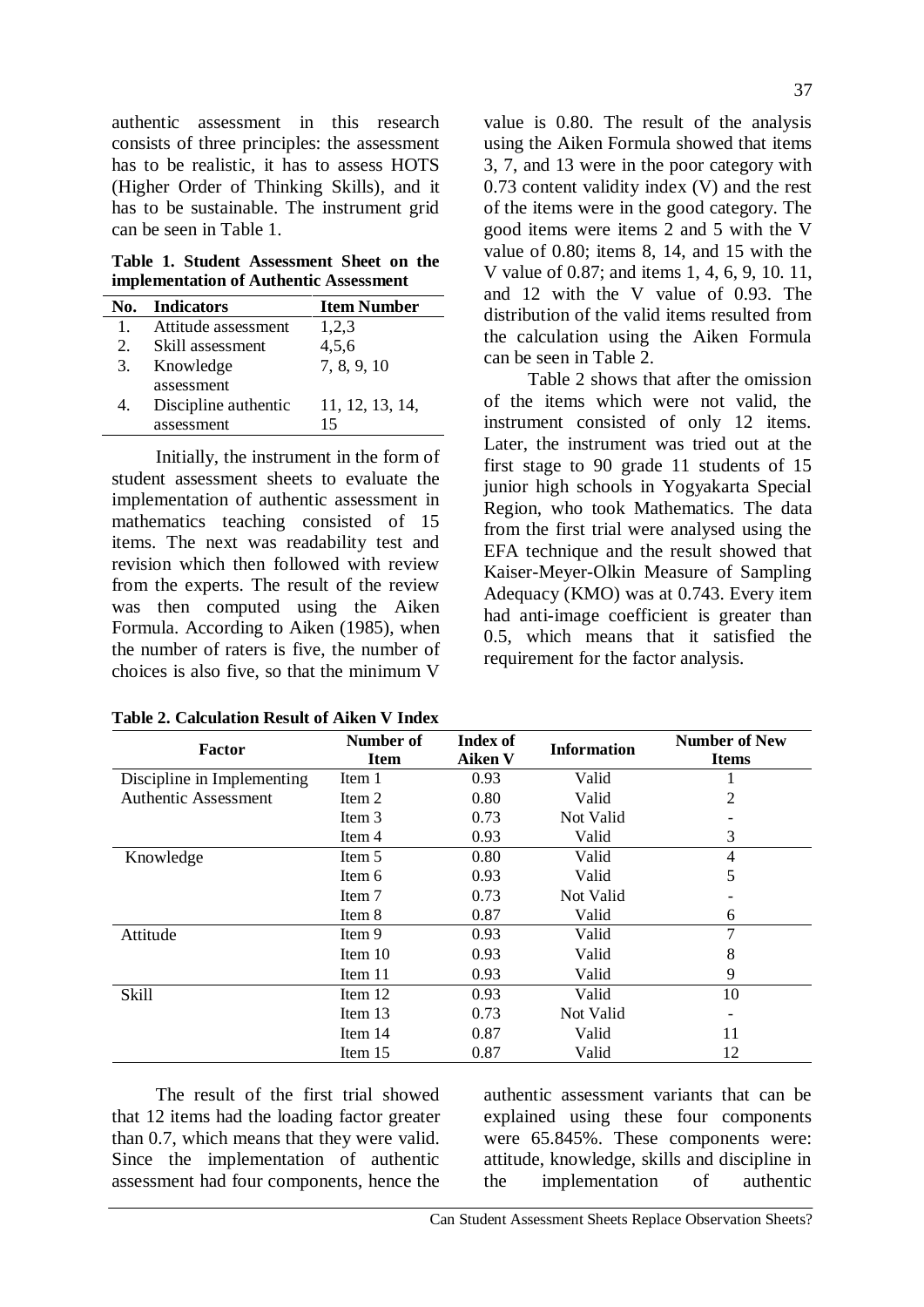assessment. This is in line with Frey, Schmitt, & Allen's research (2012) who describe context assessment as one of the dimensions of authentic assessment which consists of three aspects: realistic or context activity, performance-based task, and cognitively complex task.

In the second trial, the instrument was administered for 150 students and the analysis used the CFA technique. The goal of the second trial was to confirm the analysis result of the first trial. This is in line with Cramer (2003) who argues that EFA explores theories and CFA tests theories. The result of the confirmatory factor analysis with CFA is shown in Figure 1.

Figure 1 shows that the instrument construct of the implementation of authentic assessment is fit for its purpose. This means that the data supported the concept of student assessment sheets in the evaluation of the authentic assessment implementation in junior high schools; in short, the instrument is valid. Moreover, the reliability of the assessment sheets was estimated using Cronbach Alpha and the result was at 0.810 which according to Feldt & Brennan (1989), the instrument can be categorized as reliable.

In addition to the factor analysis technique, the construct validity was also verified with *multitrait-multimethod*  technique. Campbell & Fiske (1959) introduce this technique and claim that the technique aims at performing verification on the construct validity of an instrument that measures the same traits but measured with two or more different methods. The instruments with good construct validity show high degree of correlation among the measurement results of the same traits but with different methods (Azwar, 2013). In accordance with this, Mardapi (2017) states that when using *multi-trait-multi-method*  validity to measure more than one trait, we need to apply more than one method.



Chi-Square=62.31, df=46, P-value=0.05477, RMSEA=0.060

**Figure 1. The Result of The Second Trial Analysis With CFA**

In this research, to measure the construct validity with multi-trait-multimethod, we correlated the result of the assessment from the students with the result of the observation on the implementation of authentic assessment. This step is important because both instruments measure the quality of the authentic assessment; the first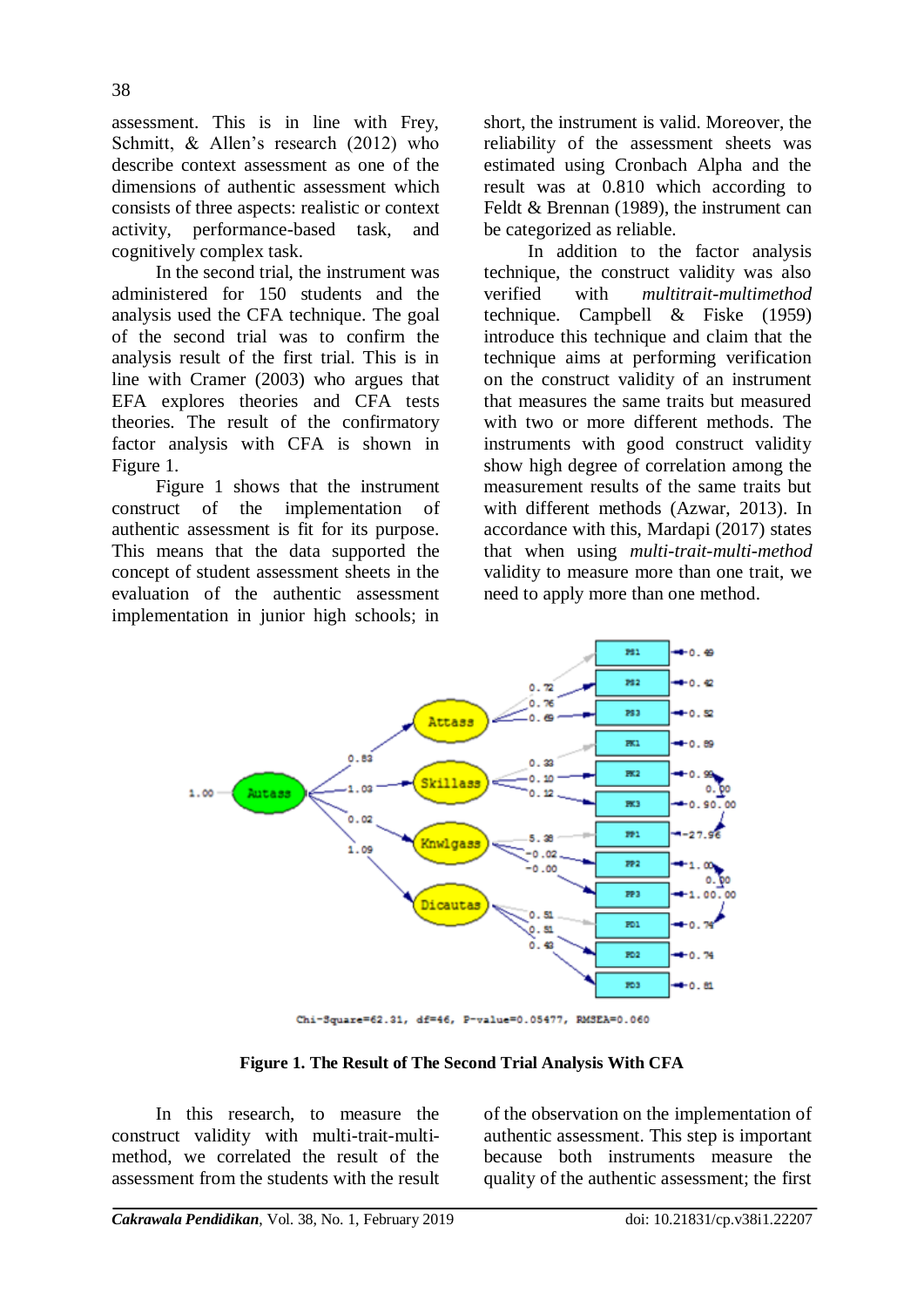instrument was observation sheets used by the researchers and the second on was assessment sheets used by the students. In this research, the assessment sheets are deemed to have the construct validity when the correlation coefficient among assessment results scored at least 0.8 (Grewal, et al., 2004). In this research, the correlation between the result of the assessment and the result of the observation was at 0.965. This shows that there is a very strong correlation between the scores of students 'assessment of the authentic assessment implementation and the results of the researchers' observations of authentic assessments. Thus the two methods proved empirically to measure the same trait, namely authentic assessment implementation. This also gives meaning that student assessment sheets can replace the observation sheet.

Figure 2 indicates that the score of each instrument points -both from students' assessment sheets and researchers" observation sheets in the evaluation of the implementation of authentic assessmentare consistent. Most of the items have almost the same scores, so the correlation between them is quite strong. Figure 2 shows that two items (Item 1 and Item 6) score poorly (below standard). Item 1 represents teachers" discipline in assessing students" attitude during the teaching and learning process. Basically, in varying degrees, all teachers have done this job, but most of them do not regularly record students" attitude in their journal or notebook. This is in line with the research by Kartowagiran & Jaedun (2016) which found that 47% of their sample teachers did attitude evaluation. The teachers' reasons for not doing attitude evaluation were: (1) that they could not make the instrument for measuring attitude competence, (2) that the class size was very big, and (3) that measuring attitude was the Counselling and Civic Education teachers' responsibility. Item 6 represents teachers' intensity in asking questions to students during classes.



### **Figure 2. The Correlation between the Result of the Assessment from the Students and the Result of the Researchers' Observation**

## **Discussions**

The above-mentioned result shows that the instrument developed in this research has good content validity, construct validity, and reliability. Concerning the capability of the teachers in conducting the attitude assessment, we have to say that it does not look quite good. The low intensity of the assessment on students' attitude is the problem. This is due to the lack of teachers' understanding of how what"s written in the Lesson Plan, taught and demonstrated by the teachers in classes affects students" attitude. This is in line with Kartowagiran & Maddini"s research (2015) which reported that attitudinal competence developed in classes and demonstrated by the teachers had effects on students" attitude. Besides, in the assessment of the students, teachers have to pay more attention to the manner they communicate with students. Thus, they can improve it. This is also in line with the research of Retnawati, Kartowagiran, Arlinwibowo, & Sulistyaningsih (2017) that showed how the lack of teacher-student communication arose as one of the factors that held up students from achieving the best result in their study.

Item 6 represents teachers' intensity in asking questions to students during classes. Figure 2 shows that the teachers asked questions only once or twice in a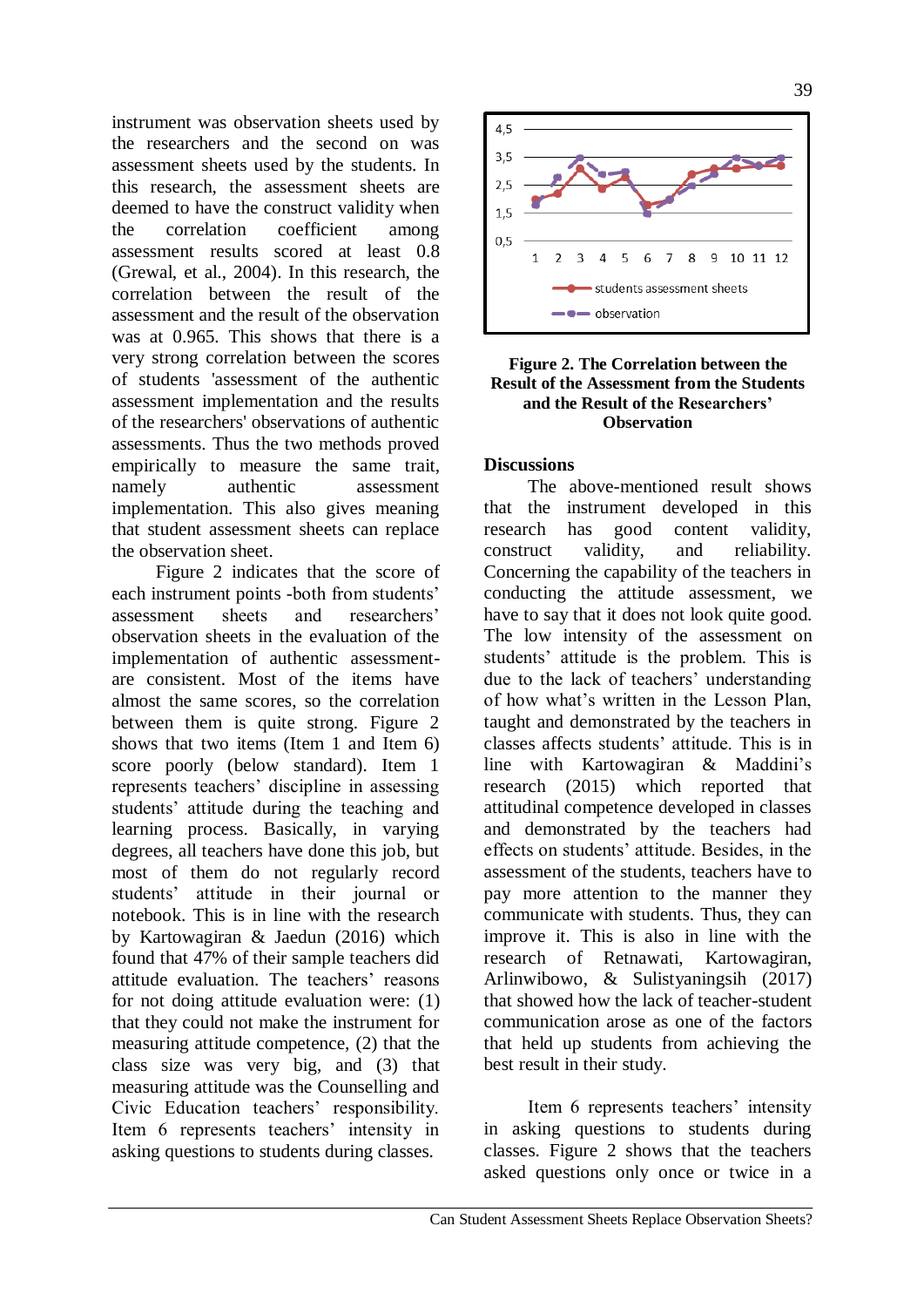meeting. This means that the intensity was considered low and the teachers did not practice the ability to ask questions. In line with the result of the research by Ermasari, Subagia, & Sudria (2014) which found that there were four factors that hindered the teachers in asking question: the lack of understanding of the types of questions, the lack of planning in formulating and asking questions, the lack of training relevant to formulating and asking questions and the lack of awareness on the challenges the teachers had to deal with. The teachers need to improve their skills in asking questions and drive the intensity of the practice of asking questions. By such manners, the students have a chance to develop the ability to think critically.

Additionally, there were still unrealistic and/or irrelevant questions; the questions made sense mathematically, but not realistically. This type of items is not authentic items (content). In line with Frey, et al. (2012), authentic items (content) have to be composed of realistic and/or relevant questions. Let us return to Figure 2 for a moment. For Items 2, 3 and 4, there are wide gaps between the scores of the students' assessment sheets and those of the researchers" observation sheets. The scores of the researchers" observation sheets are significantly higher. This is reasonable since the observation was only conducted three times in one whole semester and the evaluation from the students was conducted in every class of the semester. Figure 3 below shows the students' assessment on the implementation of authentic assessment by mathematics teachers.

In Figure 3, based on the students' evaluation of the implementation of authentic assessment in the subject of Mathematics, there are two items (Items 1 and 6) that do not give optimum results. Item 1 indicates the low level of discipline in conducting assessment on students' attitude during the process of learning. In connection with the issue of discipline, the teachers confronted a number of challenges that hindered them from performing authentic assessment optimally. One of them was that the authentic assessment technique required a great deal of time (c.f. Mintah: 2003). Furthermore, Mintah adds that the implementation of authentic assessment with high degree of discipline will deliver positive impact not only on students" development, but also on students" concept of self-development and motivation. Consequently, it is mandatory for teachers to improve the degree of discipline they put on in the assessment of students' attitude



### **Figure 3. The Students' Evaluation on the Implementation of Authentic Assessment in the Subject of Mathematics**

Furthermore, the teacher's questions are only at the second (understand) and third (apply) levels of the Bloom"s Taxonomy, and they are not yet at the forth level (analyse). The learning materials which are tested are not realistic; mathematically, the questions are correct, but they are not applied in the students' everyday life. For example, *Budi lifted a 50-kilogram ball and carried it running for 500 m*, and so on.

Authentic assessment is basically a complex concept. This makes attempting to apply an authentic assessment into practice might be an exhausting task for teachers. It is easy to fall into confusion in the discussion of this concept. It is clear that the concept of authenticity in the description of authentic assessment is significantly deeper than just mere realism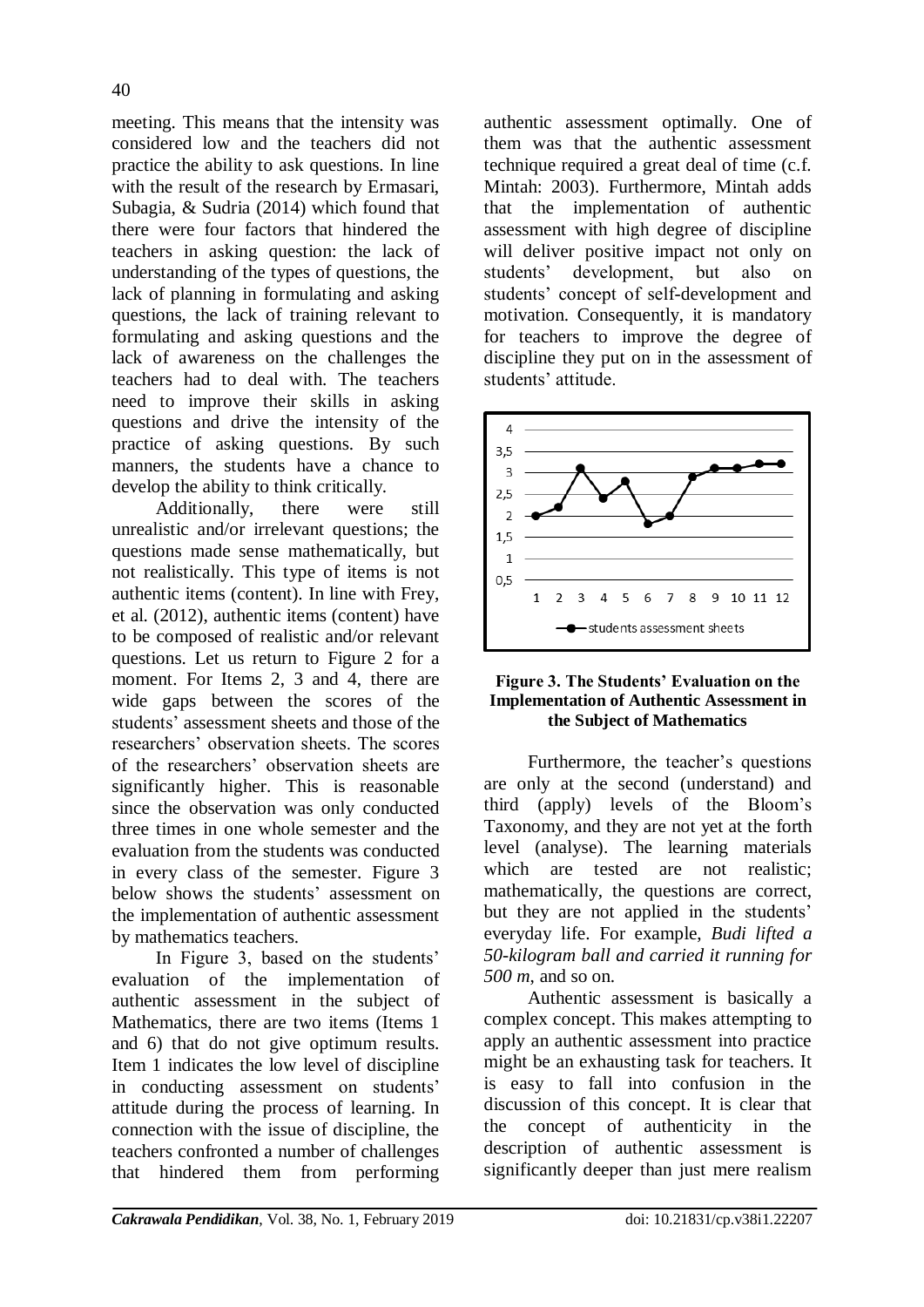(or being realistic). Most of the publications that we have reviewed focus on class assessment. But some other experts, especially in their early publications, attempted to explore the characteristics of inauthenticity in most of large scale standard test.

Typically, only performance-based assessments or assessments with cognitively complex tasks –that do not put the value of the tasks outside classroom into consideration– are categorized as authentic assessment. It may also be defined that authenticity based on whether any students" arguments, students" team work, or students' involvement in defining scoring criteria are required.

On top of that, relevancy with real world tasks is also a commonly mentioned component of authenticity. Many real world tasks or works are cognitively complex, followed by clear and widely understood criteria of success. It is impossible to think of a real world task that is not performancebased. Obviously, it is improper to assume that the authenticity aspects –that are not focused on in the definitions from the publication–are not included in the real conceptualization of the experts.

Other concepts that potentially add to the teachers" confusion is the description from Frey, et al. (2012). Frey, et al. (2012) states that Oosterhof, Mertler and Popham argue that authentic assessment is a part of performance assessment. On the other hand, he also states that Kubiszyn and Borich, Taylor and Bobbit‐Nolen and Airasian argue that performance assessment is a part of authentic assessment. This research stands with the concept expressed later: performance assessment is a part of authentic assessment. Performance assessment only focuses on specific competences, but authentic assessment focuses not only on a single competency, meaning to say it has a broader scope. In authentic assessment, teachers can use journals (teachers" notes), whereas in performance assessment teachers need not use journals. The instrument used for

evaluating performance is merely an observation sheet, and/or evaluation sheet, while that for doing authentic assessment is an observation sheet and/or evaluation sheet which must be accompanied with journal (teachers' notes on students' behavior).

The implementation of authentic assessment in mathematics teaching need to be done because there are many advantages of it. This is in line with Nitko & Brookhart, (2011) who writes that there are some advantages of authentic assessment. It possesses the ability to show students" development based on goals holistically and assessing skills to "do" in the area of knowledge and skills; it provides more meaningful assessment of students for students (Whitelock & Cross, 2012); it encourages students to improve their interest and skills (Svinicki, 2004; Gulikers, Kester, Kirschner, & Bastiaens, 2008); it improves students" confidence, knowledge and skills (Raymond et.al, 2012); it *enhances the integration of what students know and how they act with who they are becoming* (Vu & Alba, 2014). Moreover, authentic assessment also gives students chances to learn by doing and to support teachers in their effort to develop their teaching quality based on students' performance, resulting in more accurate assessment result (Linh, 2016). With these advantages in mind, the implementation of authentic assessment is beneficial to both students and teachers.

Meanwhile, Hargreaves, Earl & Schmidt (2002) state that authentic assessment encourages students to be more responsible for their study, produce assessment as an integral part of learning process, be more creative and implement – and not only memorize what they have learned. Furthermore, Hargreaves, et al. (2002) found that: (1) teachers were more comfortable with authentic assessment because they did not need to test examination content first; (2) authentic assessment was effective in building common collaborative understanding among teachers, students and parents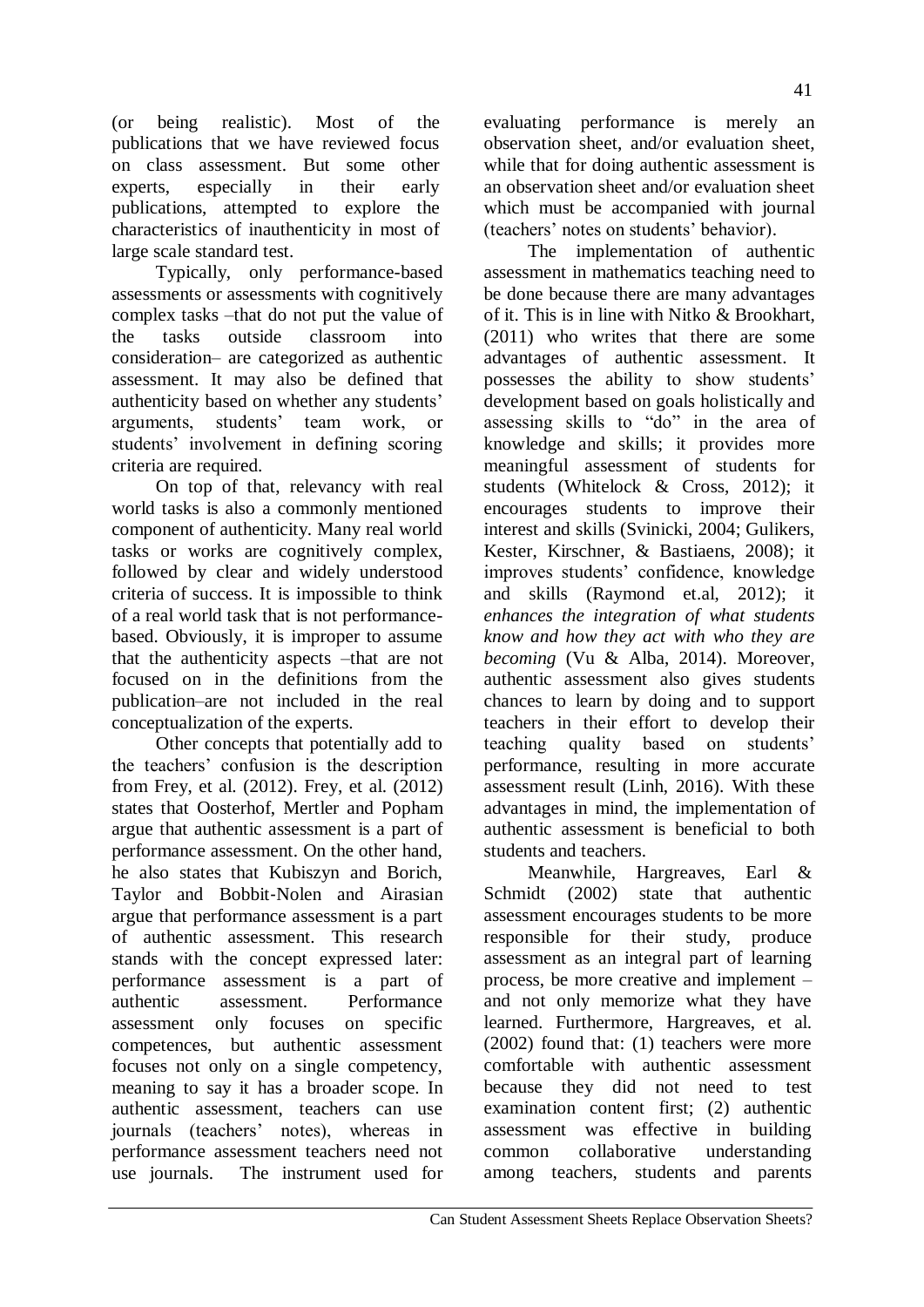because authentic assessment assessed every students" activities and involved parents in many occasions; and (3) authentic assessment provided better feedbacks for teachers.

The advantages of applying authentic assessment in teaching are so many that it is logical that in the Curriculum 2013 used by Indonesian teachers, for example, who are obliged to apply authentic assessment. Nevertheless, it must be noted that there are still many teachers who cannot apply authentic assessment well. Such teachers need to be trained to improve their ability to apply authentic assessment. In order to make them serious in applying authentic assessment, evaluation needs to be done. The evaluation is done by the school principal who is helped by students using the developed assessment sheet.

## **CONCLUSION**

The students" assessment sheets on the implementation of authentic assessment as an instrument was developed in the following procedures: (1) reviewing theories, (2) developing outline and writing down the points of the instrument, (3) analyzing the points of the instrument and conducting revision, (4) conducting trials and defining the characteristics of the instrument, (5) finalizing the instrument, (6) conducting instrument readability test and revision, (7) conducting the first trial and then instrument construct validity evidentiary test using the EFA technique, (8) conducting the second trial and then confirming instrument construct validity using the CFA technique, (9) estimating the instrument reliability by using Cronbach Alpha formula, and (10) confirming the construct validity using the multitrait-multimethod. It could be concluded that students" assessment sheets as an instrument in the assessment of the implementation of authentic assessment in junior high school Mathematics teaching has a high degree of validity and reliability, which means that the developed instrument can replace an equivalent observation sheet.

## **ACKNOWLEDGEMENT**

The authors would like to thank the Ministry of Research, Technology, and Higher Education of Indonesia for their financial support to this research.

## **REFERENCES**

- Aiken, L. R. (1985). Three coefficients for analyzing the reliability and validity of ratings. *Educational and psychological measurement*, *45*(1), 131-142. [doi:10.1177/0013164485451012.](https://doi.org/10.1177%2F0013164485451012)
- Arends, R. I., & Kilcher, A. (2010). *Teaching for student learning becoming an accomplished teacher*. New York, NY: Routledge.
- Azwar, S. (2013). *Reliabilitas dan validitas*. Yogyakarta: Pustaka Pelajar.
- Barber, M. & Mourshed, M. (2012). *Profesional development international*. New York, NY: Pearson.
- Campbell, D. T., & Fiske, D. W. (1959). Convergent and discriminant validation by the multitraitmultimethod matrix. *Psychological Bulletin*, *56*(2), 81-105. [doi:10.1037/h0046016.](http://psycnet.apa.org/doi/10.1037/h0046016)
- Cramer, D. (2003) *Advanced quantitative data analysis*. London: McGraw-Hill Education.
- [Diranna,](https://www.wested.org/personnel/kathy-diranna/) K., Osmundson, E., [Topps,](https://www.wested.org/personnel/jo-topps/) J., Barakos, L., Gearhart, M.[,](https://www.wested.org/personnel/karen-cerwin/) [Cerwin,](https://www.wested.org/personnel/karen-cerwin/) K., …, Strang, C. (2008). *Asessment-centered teaching (A reflective practice).* London: Sage.
- Ermasari, G., Subagia, I. W., & Sudria, I. B. N. (2014). Kemampuan bertanya guru IPA dalam pengelolaan pembelajaran. *Jurnal Pendidikan dan Pembelajaran IPA Indonesia*, *4*(1), 1-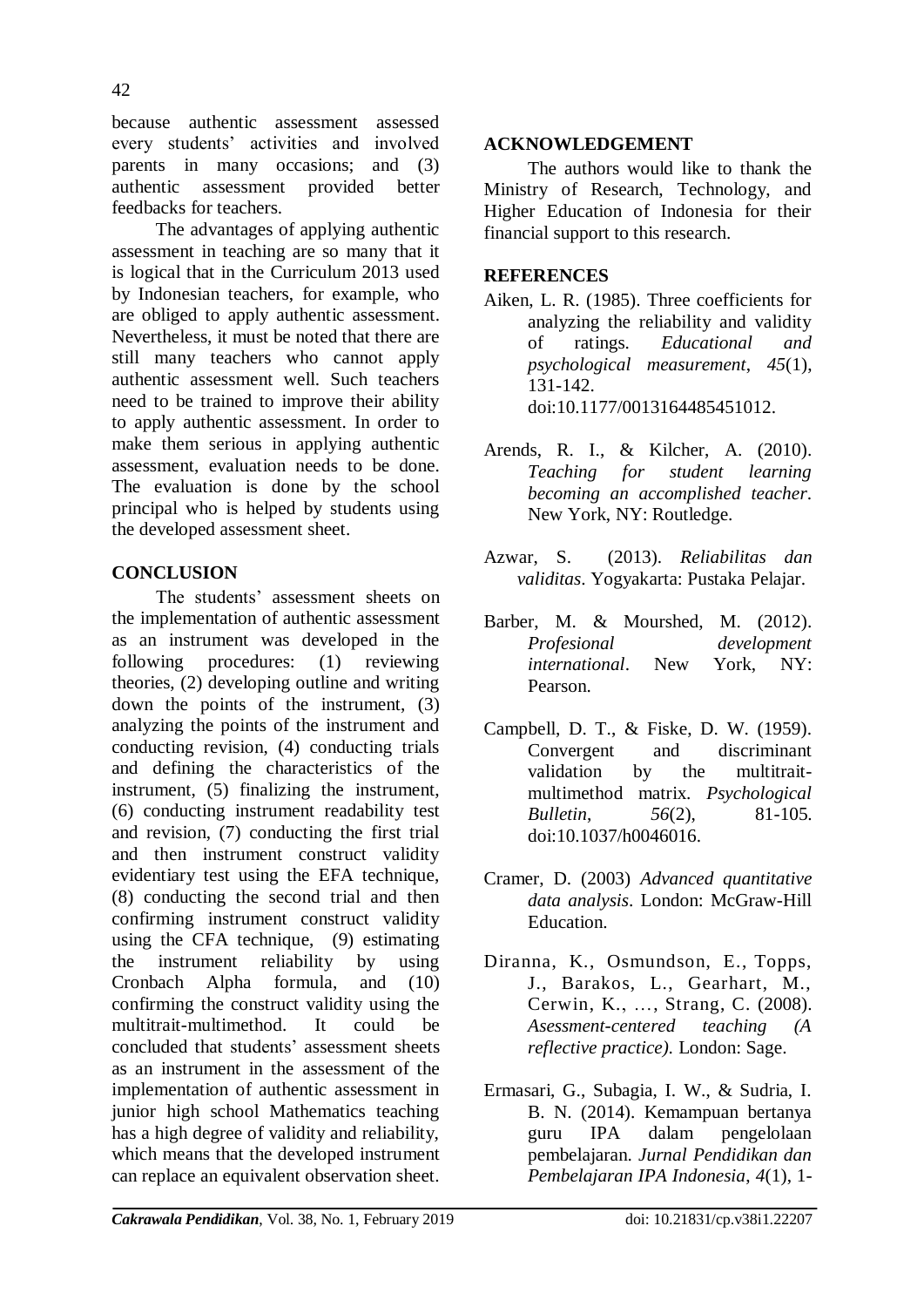12. Retrieved from [http://oldpasca.undiksha.ac.id/e](http://oldpasca.undiksha.ac.id/e-journal/index.php/jurnal_ipa/article/view/1111)[journal/index.php/jurnal\\_ipa/article/vi](http://oldpasca.undiksha.ac.id/e-journal/index.php/jurnal_ipa/article/view/1111) [ew/1111.](http://oldpasca.undiksha.ac.id/e-journal/index.php/jurnal_ipa/article/view/1111)

- Feldt, L. S., & Brennan, R. (1989). Reliability. In R. L. Linn (Ed), *Educational measurement* (3rd ed.). New York, NY: Macmillan.
- Frey, B. B., & Schmitt, V. L. (2007). Coming to terms with classroom assessment. *Journal of Advanced Academics*, *18*(3), 402-423. [doi:10.4219/jaa-2007-495.](https://doi.org/10.4219%2Fjaa-2007-495)
- Frey, B. B., Schmitt, V. L., & Allen, J. P. (2012). Defining authentic classroom assessment. *Practical assessment, research & evaluation*, *17*(2), 1-18. Retrieved from https://pareonline.net/pdf/v17n2.pdf.
- Grewal, R., Cote, J. A., & Baumgartner, H. (2004). Multicollinearity and measurement error in structural equation models: implications for theory testing. *Marketing Science, 23*(4), 519-529. doi:10.1287/mksc.1040.0070
- Gulikers, J. T., Bastiaens, T. J., & Kirschner, P. A. (2004). A fivedimensional framework for authentic assessment. *Educational technology research and development*, *52*(3), 67- 86. Retrieved from https://eric.ed.gov/?id=EJ732658.
- Gulikers, J. T., Kester, L., Kirschner, P. A., & Bastiaens, T. J. (2008). The effect of practical experience on perceptions of assessment authenticity, study approach, and learning outcomes. *Learning and Instruction*, *18*(2), 172- 186. [doi:10.1016/j.learninstruc.2007.](https://doi.org/10.1016/j.learninstruc.2007.02.012) [02.012.](https://doi.org/10.1016/j.learninstruc.2007.02.012)
- Hair, J. F., Ringle, C. M., Hult, T., & Sarstedt, M. (2014). *A primer on*

*Partial Least Squares Structural Equation Modeling (PLS-SEM)*. Thousand Oaks: Sage.

- Hargreaves, A., Earl, L., & Schmidt, M. (2002). Perspectives on alternative assessment reform. *American Educational Research Journal*, *39*(1), 69-95. [doi:10.3102/00028312039001069.](https://doi.org/10.3102%2F00028312039001069)
- Kartowagiran, B., & Maddini, H. (2015). Evaluation model for islamic education learning in junior high school and its significance to students" behaviours. *American Journal of Educational Research*, *3*(8), 990-995. doi: 10.12691/education-3-8-7.
- Kartowagiran, B., & Jaedun, A. (2016). [Model asesmen autentik untuk](https://journal.uny.ac.id/index.php/jpep/article/view/10063)  [menilai hasil belajar siswa Sekolah](https://journal.uny.ac.id/index.php/jpep/article/view/10063)  [Menengah Pertama \(SMP\):](https://journal.uny.ac.id/index.php/jpep/article/view/10063)  [Implementasi asesmen autentik di](https://journal.uny.ac.id/index.php/jpep/article/view/10063)  [SMP](https://journal.uny.ac.id/index.php/jpep/article/view/10063)*. Jurnal Penelitian dan Evaluasi Pendidikan, 20*(2), 131-141. doi: [10.21831/pep.v20i2.10063.](http://dx.doi.org/10.21831/pep.v20i2.10063)
- Linh, N. N. (2016, August). *Authentic assessment: A case study of its implementation in a lecturer's classes in Vietnam*. Paper presented at the International Conference on Education and Social Integration, Ho Chi Minh City, Vietnam.
- Mardapi, D. (2017). *Pengukuran, penilaian, dan evaluasi pendidikan, edisi kedua*. Yogyakarta: Parama Publishing.
- Massy, W. (1997). Teaching and learning quality-process review: The Hong Kong programme. *Quality in Higher Education*, *3*(3), 249–262. doi:10.1080/1353832970030305.
- Mintah, J. K. (2003). Authentic assessment in physical education: Prevalence of